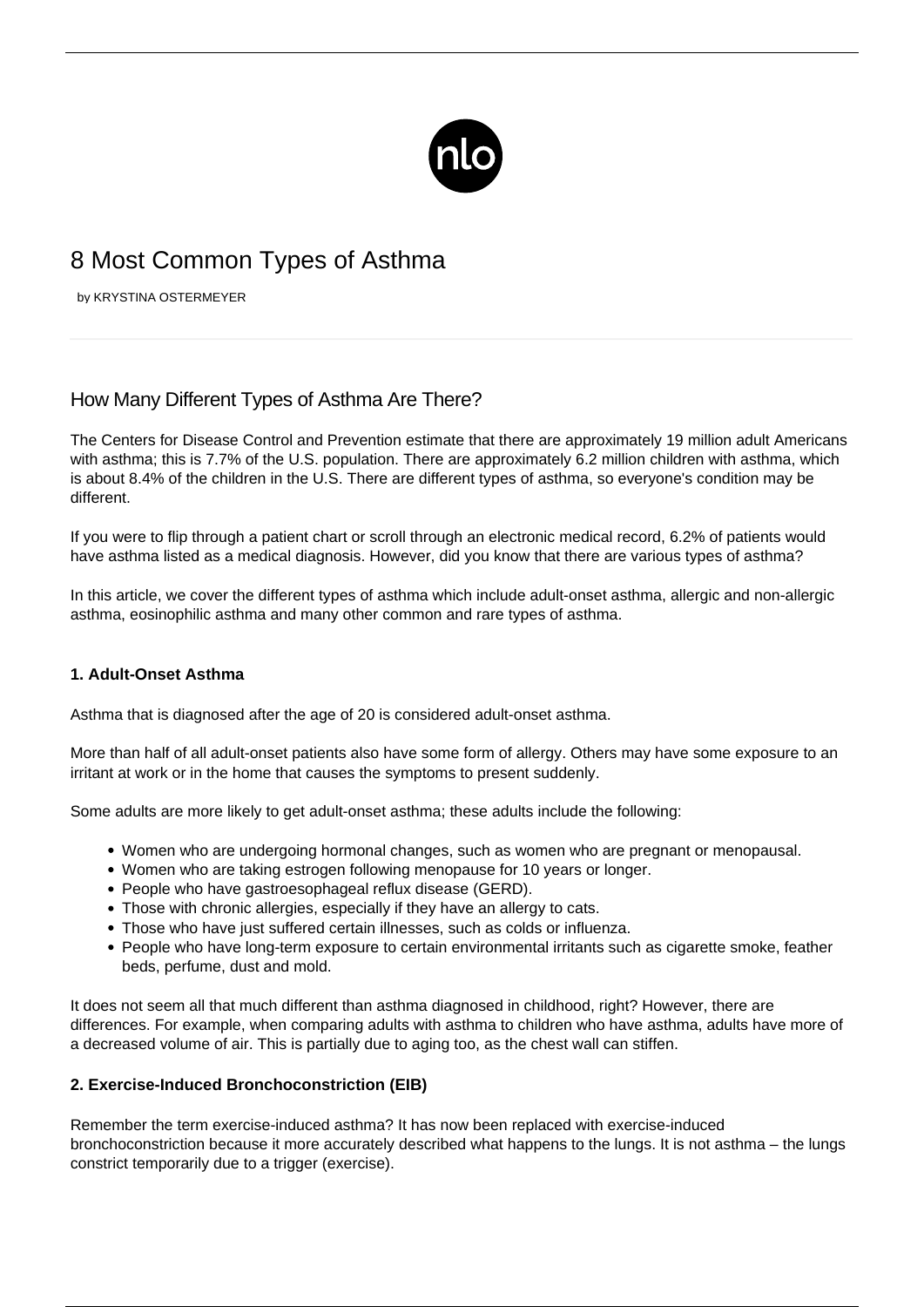The American College of Allergy, Asthma and Immunology note that upwards of 90% of people with asthma also have EIB, but not everyone with EIB has asthma.

EIB occurs due to dehydration and breathing in dry air. Symptoms can arise minutes after your workout or it may not pop up until after you're done exercising.

Common triggers of EIB include:

- Chlorine from swimming pools.
- Pollution when running or biking outdoors.
- Hot air temperature when doing hot yoga.
- Cold, dry air when ice skating or playing ice hockey.
- Perfumes, carpeting, cleaning fumes and new equipment in a gym when working out.

If you are someone who suffers from EIB, what exercises are least likely to trigger symptoms? Studies indicate that walking, hiking, recreational biking and sports requiring short bursts of activity may be easiest to do. These may include golf, volleyball, baseball, gymnastics, wrestling, football and short-distance track and field.

# **3. Allergic Asthma**

Allergy triggers exacerbate [asthma symptoms](/symptoms-asthma/). When your body is attacked by a substance that triggers other allergy symptoms, asthma symptoms also occur. Asthma symptoms are most likely to happen when exposed to allergens that are breathed in, such as pollen, mold and dust.

Allergies are tricky; the immune system works hard to keep us healthy. When we have allergies, our bodies are working too hard and are attacking harmless substances, and we call these substances allergens. When exposed to these allergens, our bodies produce IgE antibodies, which stimulate the release of histamine. Histamine's job is to cause swelling and inflammation, thus causing classic allergy symptoms as the body attempts to rid itself of the allergen.

Common allergic asthma triggers include:

- Pollens from trees, grasses and weeds.
- Cockroach feces.
- Dust mite feces.
- Animal dander and saliva.
- Mold spores.

Unfortunately, people with [allergic asthma](/allergic-asthma/) may also suffer an asthma attack from other irritants. This means that even irritants that do not cause an allergic reaction may stimulate an asthma attack. So, a person with allergic asthma must avoid many types of triggers. Other triggers may include:

- Tobacco smoke, as well as smoke from candles, fireplaces and fireworks.
- Dusty rooms.
- Perfumes and air fresheners.
- Air pollution.
- Cold air.
- Strong chemical odors.

Fortunately, there is a treatment for allergic asthma that may be very helpful. Treatment may include allergen immunotherapy. Allergen immunotherapy is a form of treatment which focuses on decreasing your allergy symptoms.

### **4. Non-Allergic Asthma**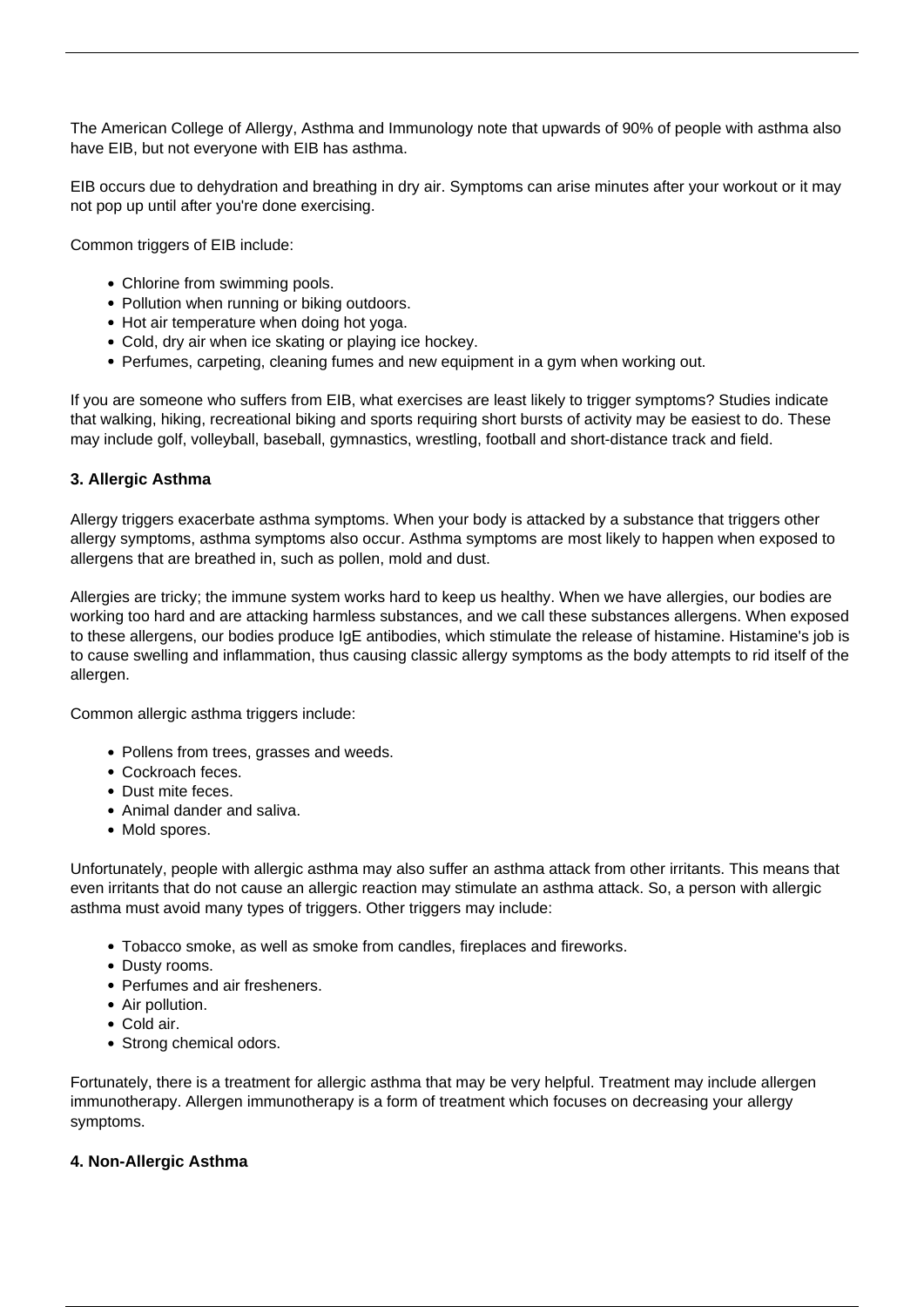A much less common type of asthma, but still just as frightening and uncomfortable, non-allergic asthma is often triggered by temperature extremes and illness, exercise, irritants in the air, stress and certain medications.

Non-allergic asthma, sometimes called intrinsic asthma, often occurs later in life and is more common in females and may be more severe. The cause of non-allergic asthma is not understood, but researchers believe that a combination of environmental and genetic factors likely play a role in the development.

The treatment of non-allergic asthma is the same as any other type of asthma, with the use of long-acting and short-acting inhalers, as well as avoidance of triggers.

## **5. Asthma-COPD Overlap**

Asthma-COPD overlap syndrome, or ACOS, occurs when asthma and chronic obstructive pulmonary disorder (COPD) coincide.

COPD is a collection of diseases – refractory asthma, emphysema and chronic bronchitis. It obstructs airflow and breathing difficulties. Not everyone with COPD has asthma before the development of COPD, and not everyone with asthma goes on to the development of COPD. However, those who have both at the same time are said to have ACOS.

Unfortunately, for people with ACOS, they may not be diagnosed with the COPD portion until later in the disease state. This happens because symptoms of COPD often mimic symptoms of asthma.

Because ACOS is a combination of both asthma and COPD, if not treated appropriately, ACOS can be deadly. According to the American College of Allergy, Asthma and Immunology, "In 2014, chronic lower respiratory diseases – primarily COPD – were the third leading cause of death in the U.S."

### **6. Eosinophilic Asthma**

[Eosinophilic asthma](http://asthmaliving.today/blog/eosinophilic-asthma/) is a rare form of asthma, affecting only 5% of people living with asthma. According to Medical News Today, this type of asthma is defined as "…a form of asthma associated with high levels of a white blood cell called eosinophils."

So, what does this mean?

Well, the symptoms are strikingly similar. Inflamed airways occur, as do shortness of breath and an increased in mucus production. However, a dramatic increase in the eosinophil count occurs, which causes further inflammation of the airways, sinuses, nasal passages and maybe even the lower airways.

As the eosinophilic count rises, the symptoms worsen. This specific type of asthma can be challenging to treat and can affect the quality of life.

Other conditions that cause an increase in eosinophil count may be attributed to asthma, but eosinophilic asthma often occurs without allergies. As of now, researchers have not pinpointed what causes the body to produce increased levels of eosinophils in people who have this type of asthma.

Eosinophilic asthma treatment may include the use of biologic therapies and leukotriene antagonists.

### **7. Occupational Asthma**

Occupational asthma is asthma that occurs as a result of exposure to hazards on the job, such as chemical fumes, gas and dust. Those who have allergies or a family history of asthma are more likely to develop occupational asthma, even if they do not have a prior history of asthma.

Over 250 workplace substances have been identified as possible causes of occupational asthma. Here are some